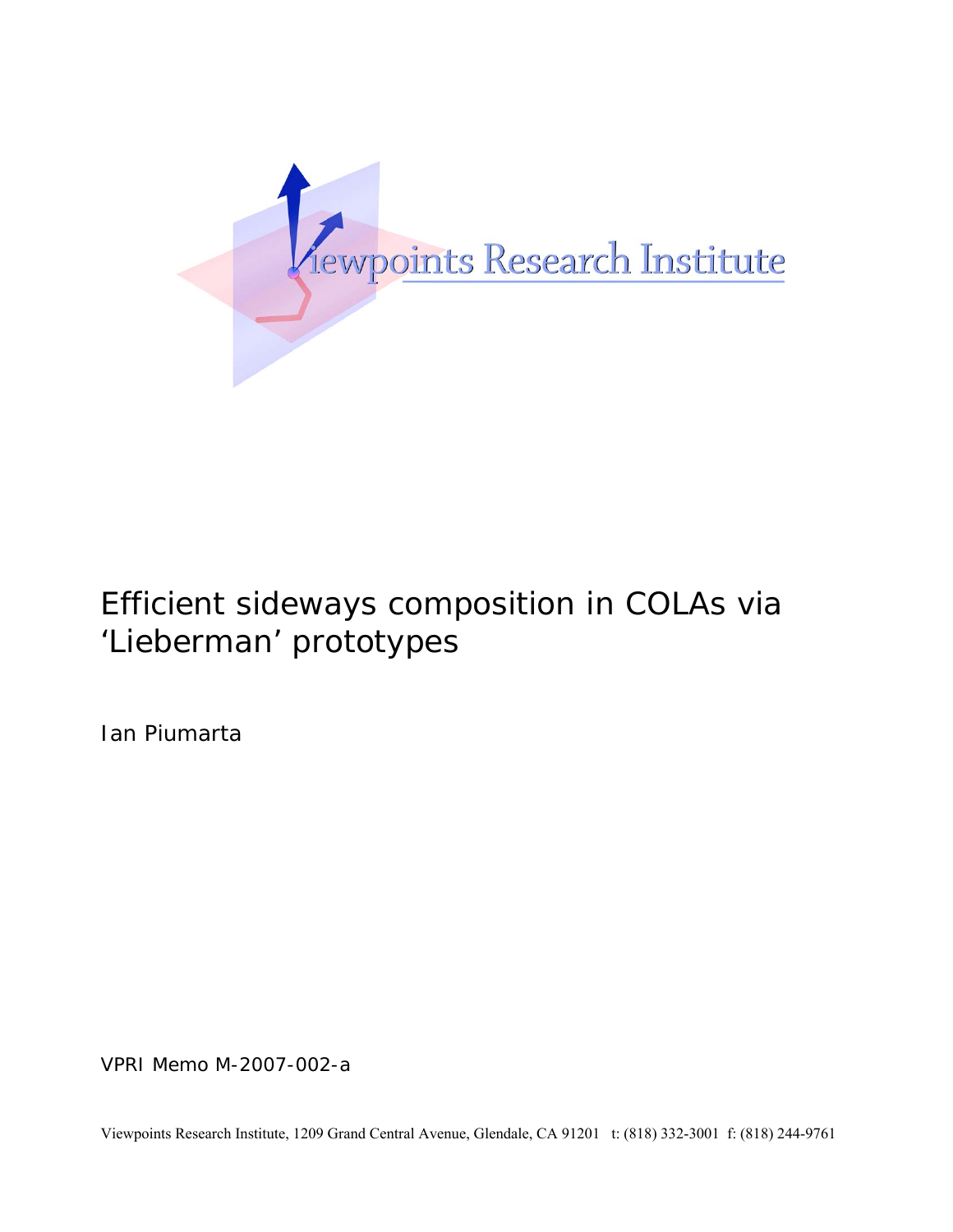## **Efficient sideways composition in COLAs via 'Lieberman' prototypes**

\$Id: prototypes.html.in 2 2007-02-22 16:58:31Z piumarta \$ last updated for the idst-5.8 release

#### **Contents:**

- **1 Introduction**
- 1.1 Inheritance and delegation
- **2 Implementation**
- 2.1 Receiver splitting
- 2.2 Multi-dimensional dynamic bind
- **3 A short example**
- **4 Caveats**
- **5 Applications**
- **6 Acknowledgements**

## **1 Introduction**

This memo describes the addition of sideways composition to [COLA objects](file:///Users/piumarta/doc/nsf/Year-1/cola-objects.html) in the form of 'Lieberman-style' prototypes.

#### **1.1 Inheritance and delegation**

Every COLA object is created as a member of a particular *clone family*. A clone family provides all its members with their behaviour and dictates their internal layout. Modifying the behaviour of one clone within a family causes the new behaviour to be adopted by all members of the family. (Modifying the layout of a clone is effectively impossible once the initial 'examplar' of the family has been defined.) Since the layout of a clone is intimately related to the methods that are allowed to run 'in' that clone (such as slot getters and setters), the patterns of communication between clone families within an inheritance hierarchy are rigid and fixed at the point of their definition. This is why inheritance occurs between *vtables* (each a method dictionary shared by all members of a family) in COLAs.

In Lieberman prototypes, delegation occurs between objects (not between object behaviours). Any object can delegate messages to any other object at any time. The entire chain of delegation between any number of prototypes is considered a single *composite object*. The meaning of self is independent of the number of times a message has been delegated between prototypes since the original send. Sending to self from any prototype within the composite object causes the dispatch to begin again in the 'outermost' prototype.

Compared to inheritance, delegation is the more flexible and general of the two techniques. However, they both have their place within an object model: inheritance for sharing of implementation state (and the methods that act upon it) for a single prototype (within a hierarchy of related prototype families), and delegation for sideways composition of (independent and previously unrelated) prototypes into a single logical composite object. This is the position adopted (and implemented) for sideways composition of COLA objects.

## **2 Implementation**

Two central concepts: receiver splitting and multi-dimensional dynamic binding.

#### **2.1 Receiver splitting**

The self used for sending messages is dissociated from the self used for accessing state. The first identifies the entire composite object and is always the first prototype in the delegation chain regardless of how many times a given message has been delegated within that chain. The second identifies the particular prototype (within the delegation chain) associated with the currently executing method (physically holding the instance variables visible to that method).

COLA method signatures are augmented accordingly. A method

```
FamilyName messageName: arguments... [ ... ]
```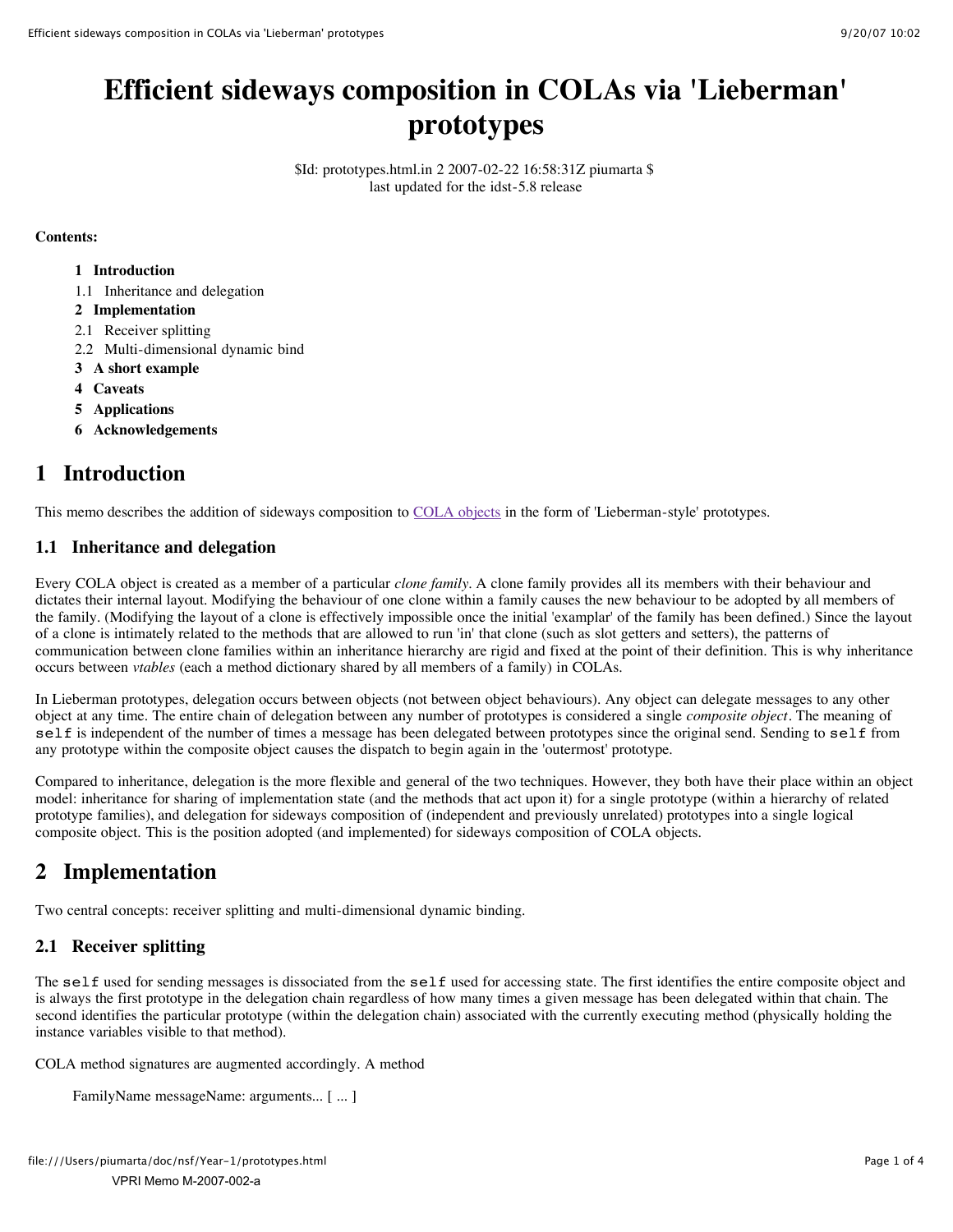previously declared by the compiler as

```
oop FamilyName messageName(oop closure, oop self, arguments...) { ... }
```
is now declared as

```
oop FamilyName messageName(oop closure, oop stateful self, oop self, arguments...) { ... }
```
Within this method, sends of the form

self selector: arguments...

are compiled (as usual) as

send(s selector, self, arguments...)

whereas accesses to named instance variables that were previously compiled as

self->v\_instVarName

are now compiled as

stateful self->v instVarName

The Lieberman-style prototypical delegation described above can be effected by causing self and stateful self to diverge. The former remains constant while the latter moves through the delegation chain to record the particular prototype in which delegated method lookup succeeded for the currently executing method.

Both self and stateful self are treated by the compiler as normal method arguments. If 'self' appears free in a lexically-enclosed block then self will be assigned a slot in the state vector of the block's defining context that is stored in the closures created each time control passes the block's point of definition in the program. Similarly, if an instance variable appears free in an inner block then stateful\_self will be assigned to a slot in the state vector, and hence captured and stored in all closures associated with the block. This guarantees correct (and intuitively expected) behaviour of sends to 'self' and accesses to state within arbitrarily-nested blocks of prototypical methods.

#### **2.2 Multi-dimensional dynamic bind**

The usual *inheritance chain* (between clone families) is augmented by an orthogonal *delegation chain* (between arbitrary objects).

Message sends were previously implemented by code equivalent to

```
\# \texttt{define\_send(MSG, RCV, ARG...)} ({
   register oop _r= (RCV); \
  struct \frac{1}{x} closure x^2 - c = \phi bind((MSG), \phir);
  ( c \rightarrow method) ((oop) c, r, # \# ARG);})
```
in which \_bind() returns a single result: the closure in which the method's implementation address is stored. In order to support prototypes the bind() function is augmented to return two results: the closure in which the method implementation is stored and the prototype in which the method binding was found.

```
struct __lookup {
  struct __closure *closure;
  oop prototype;
};
#define send(MSG, RCV, ARG...) ({
 register oop r= (RCV); \hfillstruct \_\lookup \_\i= \_\bind((MSG), \_\r);
 ( l.closure->method)((oop) l.closure, l.prototype, r, ##ARG);
})
```
The last line passes the closure (as before) followed by the prototype in which the bind succeeded (which becomes the stateful self in the invoked method) and the original receiver (which becomes  $\texttt{self}$  in the invoked method and is the receiver for all sends to 'self').

The implementation of  $\;$  bind() is extended from the original one-dimensional lookup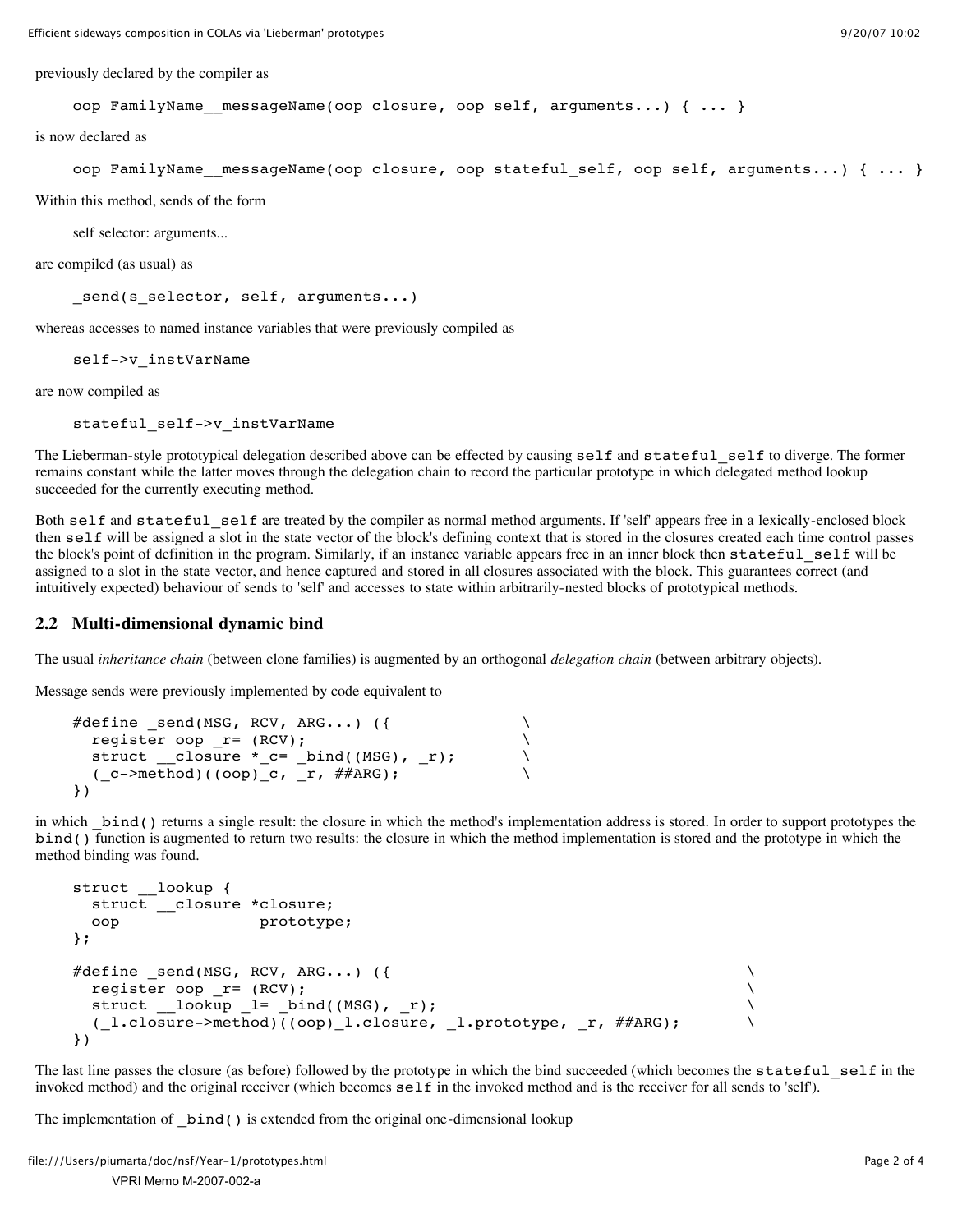```
struct closure * bind(oop selector, oop receiver)
{
   if (cache[receiver.vtable].selector == selector)
     return cache[receiver.vtable].closure;
   assoc := receiver.vtable.lookup(selector);
  if (assoc == nil)
    errorDoesNotUnderstand();
   cache[receiver.vtable].selector= selector;
   return cache[receiver.vtable].closure= assoc.closure;
}
```
to search the inheritance chain (as before) for each prototype in the delegation chain:

```
struct lookup bind(oop selector, oop receiver)
{
   do {
     if (cache[receiver.vtable].selector == selector)
      return (struct lookup){ cache[receiver.vtable].closure, receiver };
     assoc := receiver.vtable.lookup(selector);
     if (assoc != nil) {
       cache[receiver.vtable].selector= selector;
       cache[receiver.vtable].closure= assoc.closure;
      return (struct lookup){ assoc.closure, receiver };
     }
   receiver := receiver. delegate(); /* message send */
   } while (receiver != nil);
  errorDoesNotUnderstand();
}
```
Note that the delegate for a given prototype is obtained by sending it a '\_delegate' message. The delegation chain can be defined by state (have the method answer an instance variable) or by computation (have the method compute and answer the desired next prototype object in the delegation chain). The default implementation of '\_delegate' installed in '\_object' simply answers 'nil'.

The overhead (once caches have settled) for this implementation strategy is (on average) one method cache probe and one message send for each step along the delegation chain. The overhead for objects that do not participate in prototypical delegation is essentially zero: their '\_delegate' method always returns nil and is only ever invoked immediately before a guaranteed 'doesNotUnderstand' situation. No state whatsoever is added to these objects.

The implementation overhead was a couple of tens of lines of code.

### **3 A short example**

```
Prototype : Object ( next )
Prototype delegate [ ^next ]
Prototype withDelegate: anObject
\Gamma self := self new.
    next := anObject.
]
A : Prototype ()
A a [ 'A.a' putln ]B : Prototype ()
B a [ B.a' putln ]B b [ 'B.b ' put. self a ]
C : Prototype ()
```